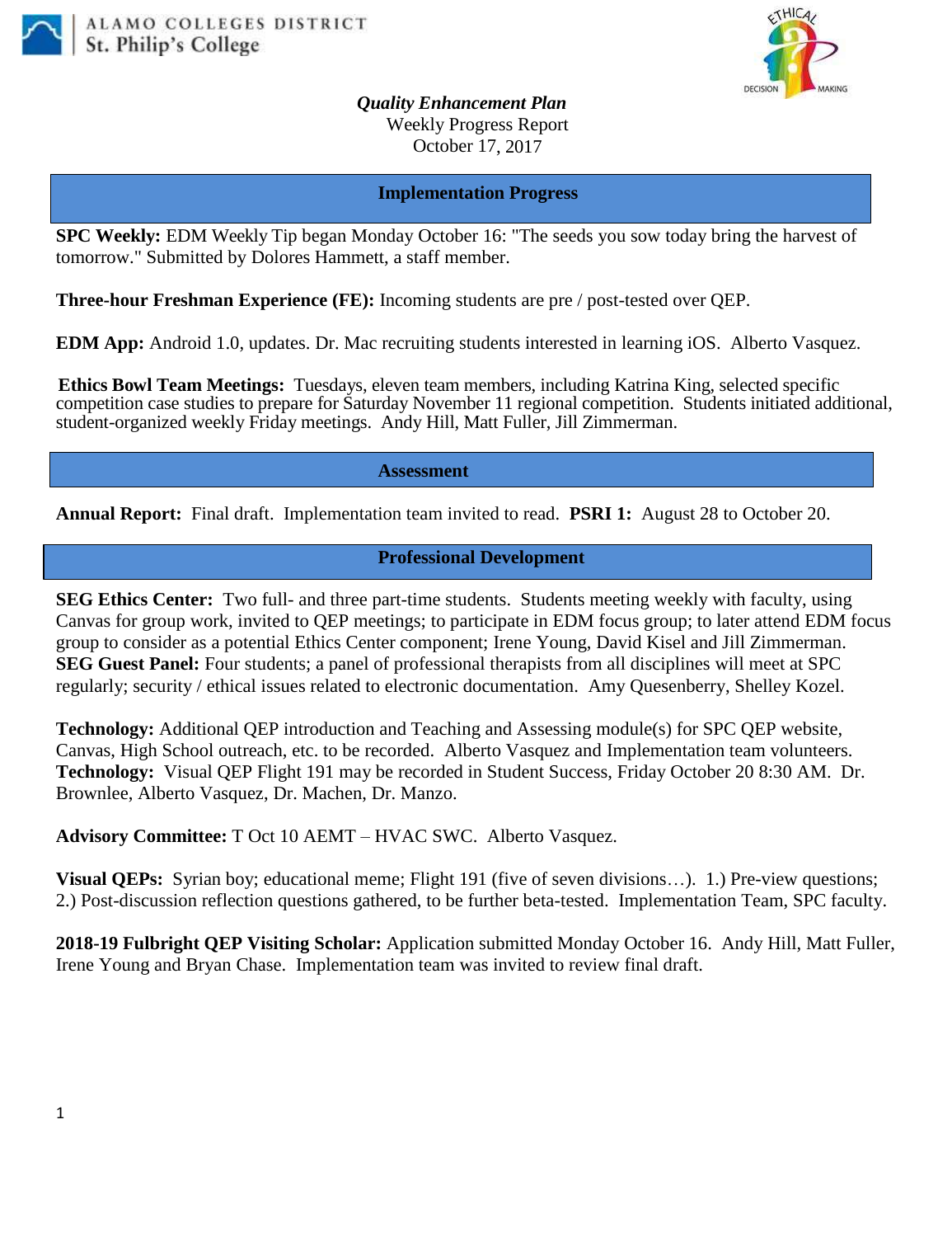# **Ongoing and Upcoming QEP Events**

**SPC Weekly:** Tip of the Week, weekly. Johnny Rodriguez; Brenda Clark vets. **Freshman Experience:** Pre-Post Test/EDM Introduction, weekly. Gina Jasso and Victor Natera. **Student Life:** *What Would You Do*, EDM Scenarios, weekly @MLK and @ SWC. Dr. Mac. **EDM Student Focus Groups (ten plus)**: For Becalos, dual credit, early college high school and traditional SPC students, Phi Theta Kappa itself, etc.; October 17, 19 (SWC), November 7, 9 (SWC), etc. Biomedical instructors also volunteering classes to participate. Maria Botello and Phi Theta Kappa.

#### **President's QEP Arts and Lecture Series 2017-2018, Dr. Loston**

**Health Sciences.** Cancer Cell Research: The Way of All Flesh. Dean Sterling, Alberto Vasquez, Dr. Kelaita, Jill Zimmerman.

**Histology and Medical Lab:** Tuesday October 31, 2017 TBD. CHP. Theresa Murphy Sanchez, Lucila Escobedo. Jill Zimmerman, Alberto Vasquez, Dr. Machen, Dr. Manzo. Guest Panelists: Marsha Hall… [http://spcguide.libguides.com/c.php?g=426766&p=5289703](https://mail.alamo.edu/owa/redir.aspx?C=O6iqIsLSuf3ovY1b3KnDXbqIbPdR_pjdMUVY5pKWykLtsQQH7BTVCA..&URL=http%3a%2f%2fspcguide.libguides.com%2fc.php%3fg%3d426766%26p%3d5289703)

**Arts & Sciences Division:** All My Sons, Watson Fine Arts Center. Dean Johnson, Vincent Hardy.

**Fridays and Saturdays:** November 10 and 11; also November 17 and 18 at 8 PM. **Sundays:** November 12 and 19 at 2 PM.

**Thursday November 16:** 10 AM Dual Credit / Early College High School performance. **Thursday November 16:** 12 noon, EDM Talkback. SPC student actors and Implementation Team volunteers.

**Black History Month:** Film TBD. 1-28 February 2018. Dr. Sharon Crockett.

**Women's History Month:** (Film or May 2017 documentary about Wilma Mankiller, Cherokee chief), Cindy Katz and Kelli Wilder. TBD, 1-31 March. Susan Medina.

#### **Division Best Practices Round 1: Visual QEPs. Deans, Cindy Pryor, Alberto Vasquez, Dr. Machen, Dr. Manzo**

**Division Specific QEP: Health Sciences:** Utah nurse arrested for protecting patient rights, etc. Wednesday October 18, 1 PM. CHP, second floor. Dean Sterling, Alberto Vasquez, Dr. Machen, Dr. Manzo.

**Student Success:** Flight 191, etc. Friday October 20, 8:30 AM Turbon Student Center Viewing Room. May be recorded via BB Collaborate. Dr. Brownlee, Alberto Vasquez, Dr. Machen, Dr. Manzo.

# **Division Best Practices Round 2: Visual QEPs / President's QEP Arts & Lecture clips Alberto Vasquez, Dr. Machen, Dr. Manzo.**

**Interdisciplinary Programs:** Wednesday October 18, 11:30, CHP 120. Dr. Schmittou, Alberto Vasquez, Dr. Manzo, Jill Zimmerman, Luis Lopez.

2 **Round 3:** Music videos & poems. Deans, Alberto Vasquez, Dr. Machen, Dr. Manzo, Greg Gonzalez. **Round 4:** Student QEP Visual / Video Competition voting. Deans, Alberto Vasquez, Dr. Machen, Dr. Manzo.